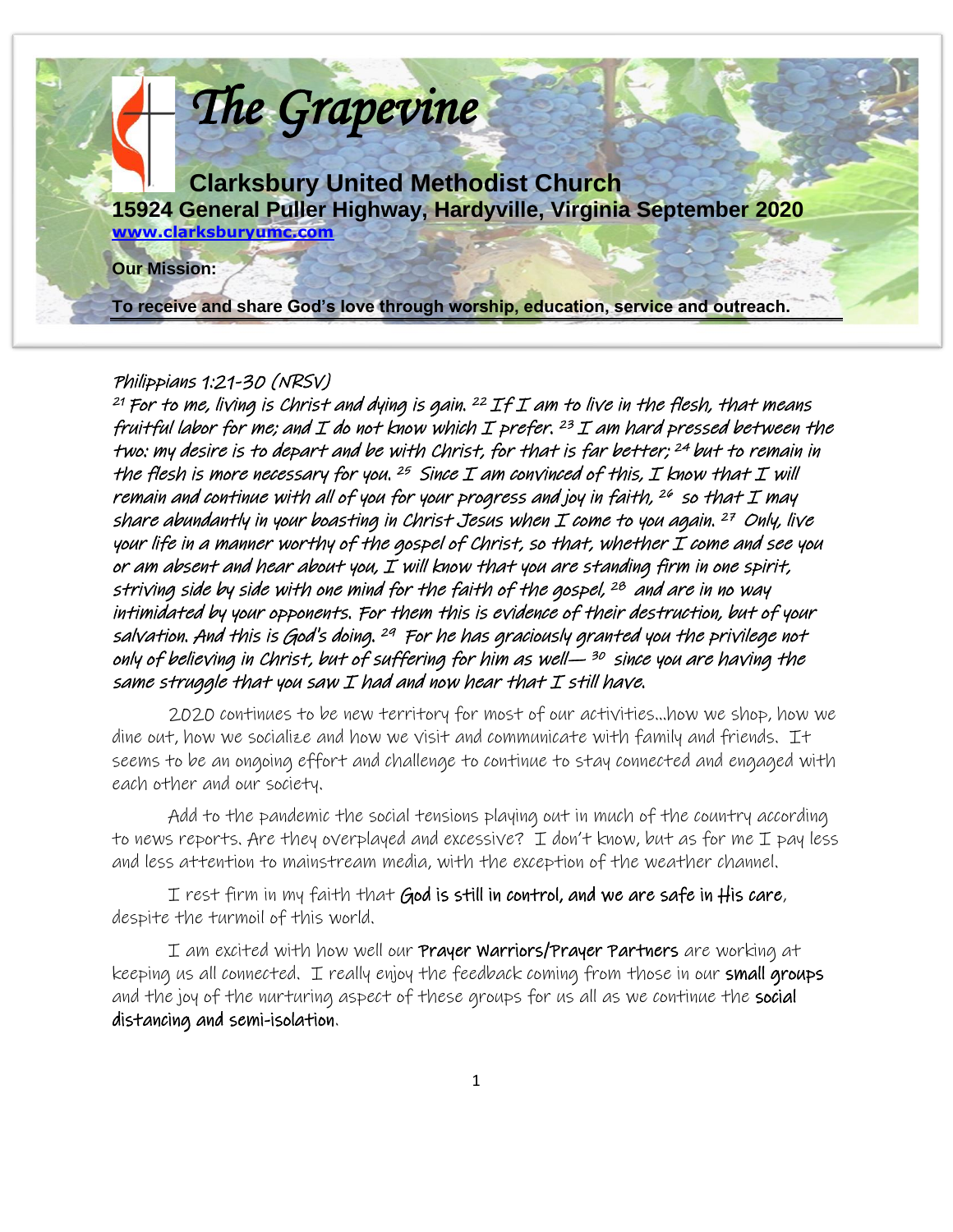Thank you, Linda Bartz, for spearheading this project. Anyone interested in more information about this, please contact Linda or Warren. I think we have two groups now, and  $I$  enjoyed the one we hosted at the parsonage. There may be some evolving opportunities for us to gather together on the horizon. It is so good to see each other and be with friends and brothers and sisters "in person" again.

Thank you to all those who have been doing drive-bys and quick porch and patio visits. All the phone calls and cards sent keep us connected even when we can't be together in Church. We can be very inventive in finding new ways to stay connected when we put our minds together.

Speaking of Church, our online services, both Facebook and YouTube, are getting, on average, over 400 views. Thank you, Becky, for such high quality productions with merging the readings and videos into a very good video product. If you would like to help in some way, contact Becky. Thank you also to those who helped us get better and better as time went by including Vaughan, Sierra, Sydney, Petra and others who helped with the technical aspects.

Thank you, Lucy, for the lovely flowers. Thank you, members of the congregation, who participate as soloists, singers and readers in the production of these weekly services.

I am also very proud, beyond words, with how faithful and loyal you all have been in supporting the church with prayers and tithes, in spite of our inability to be able to support with our presence.

We will be continuing with social distancing and masks in buildings, etc. We will also continue our online services, posting them on Facebook and YouTube, Hallelujah!!! We pray for a time soon when we can get back to in-person services.

We WILL emerge from this year's changing social dynamics and pandemic precautions as stronger and more resilient servants of our Lord. I believe, for the most part, we are adapting very well and learning to cope with the limited personal social interaction.

Our Healthy Church Team (HCT) (Pastor Ken Cleveland; Warren Wright, Lay Leader; Suzanne Ramsburg, Financial Secretary; David Dobson, Worship Committee Chair; Eileen Crittenden, Medical; Cheryl Teagle, Nominations and Leadership; Jerry Dant, Nurture Chair; Lee White, Trustees; Becky Wilhite, Trustees, Worship; Betty Tate, SPPRC Chair) has met three times to look at the COVID protocols for resuming in-person services. We will continue to meet as there are changes in guidance or other changes.

Based on inputs from other churches and the composition of our congregation and the restrictions in the protocols which are MANDATORY for each Phase/Stage per Bishop Lewis's direction, Clarksbury's HCT has determined that we still see our best avenue is to continue on-line services until we are moved into Phase/Stage 3, which is the closest to normal worship. If you have questions or would like any more information on our move to resume in-person services, contact me or any of the other HCT members.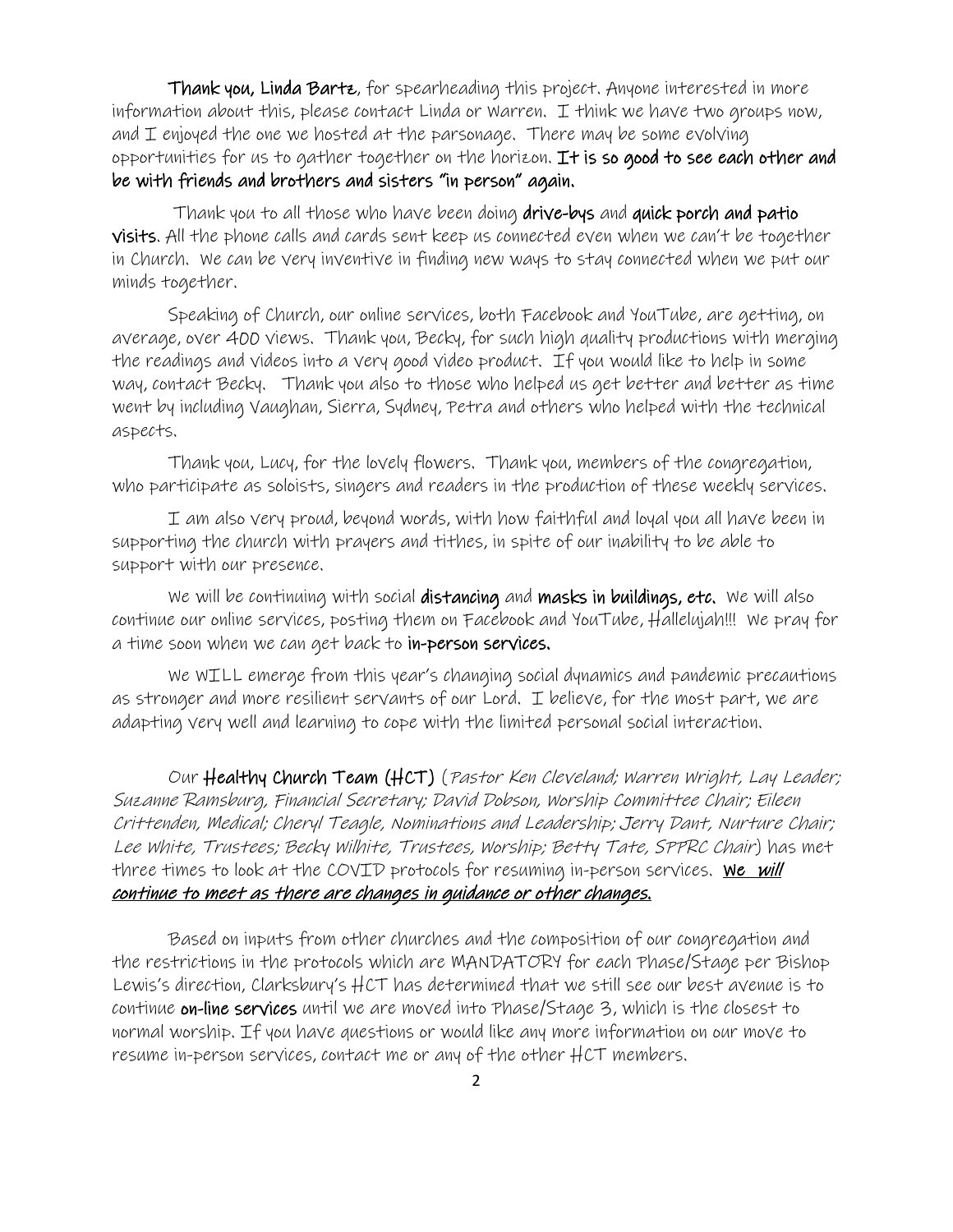These directions and requirements are spelled out in [http://doc.vaumc.org/News2020/TAM.docx](about:blank) and a new poster developed for Health Acknowledgment provided here

[http://doc.vaumc.org/News2020/HealthAcknowledgementPoster.pdf](about:blank)

If you have entered the church lately you will have seen the new Health Acknowledgment forms for single person entries, the Health Acknowledgment poster, and the excel sign-up sheet for group gatherings and meetings.

Fill them out as appropriate and put them in the box on the counter.

We need to continue to wipe down all surfaces with which we come in contact using the wipes and disinfectant spray bottles and towels provided on the table as you enter. Clean when you come in and as you leave.

All of you have contributed so much to each service, even you at home when you give us such uplifting feedback. We are a Church, in the truest sense of the word...<u>together</u>, through the power of our Lord Jesus, through the grace of God and the presence of the Holy Spirit.

I pray that we continue to get some comfort and joy from these online services. Until the time we can be together in person, we will continue to hold each other close through the common connection we have amid our bonds of worship, service, and prayer.

#### God works wonders where we see challenges. Keep the conversations flowing.

<sup>21</sup> For to me, living is Christ and dying is gain. <sup>22</sup> If I am to live in the flesh, that means fruitful labor for me; and I do not know which I prefer. <sup>23</sup>I am hard pressed between the two: my desire is to depart and be with Christ, for that is far better; <sup>24</sup> but to remain in the flesh is more necessary for you.  $25$  Since I am convinced of this, I know that I will remain and continue with all of you for your progress and joy in faith,  $^{26}$  so that I may share abundantly in your boasting in Christ Jesus when I come to you again..

Notice how Paul spells out his own very personal relationship the world and with Christ. He knows that as long as he is here on earth "in the flesh" he will be doing fruitful labor, but his great desire is to be with Christ. He is torn by the need he sees for him to remain and teach and instruct the people at Philippi and his desire to be with Christ. But he knows in his heart that at the current time it is better for the Church at Philippi that he remain and continue in their progress and joy in faith and the eventual growth that they can share when he visits them again.

 $^\mathrm{27}$  Only, live your life in a manner worthy of the gospel of Christ, so that, whether  $\mathcal I$ come and see you or am absent and hear about you, I will know that you are standing firm in one spirit, striving side by side with one mind for the faith of the gospel, <sup>28</sup> and are in no way intimidated by your opponents. For them this is evidence of their destruction, but of your salvation. And this is God's doing.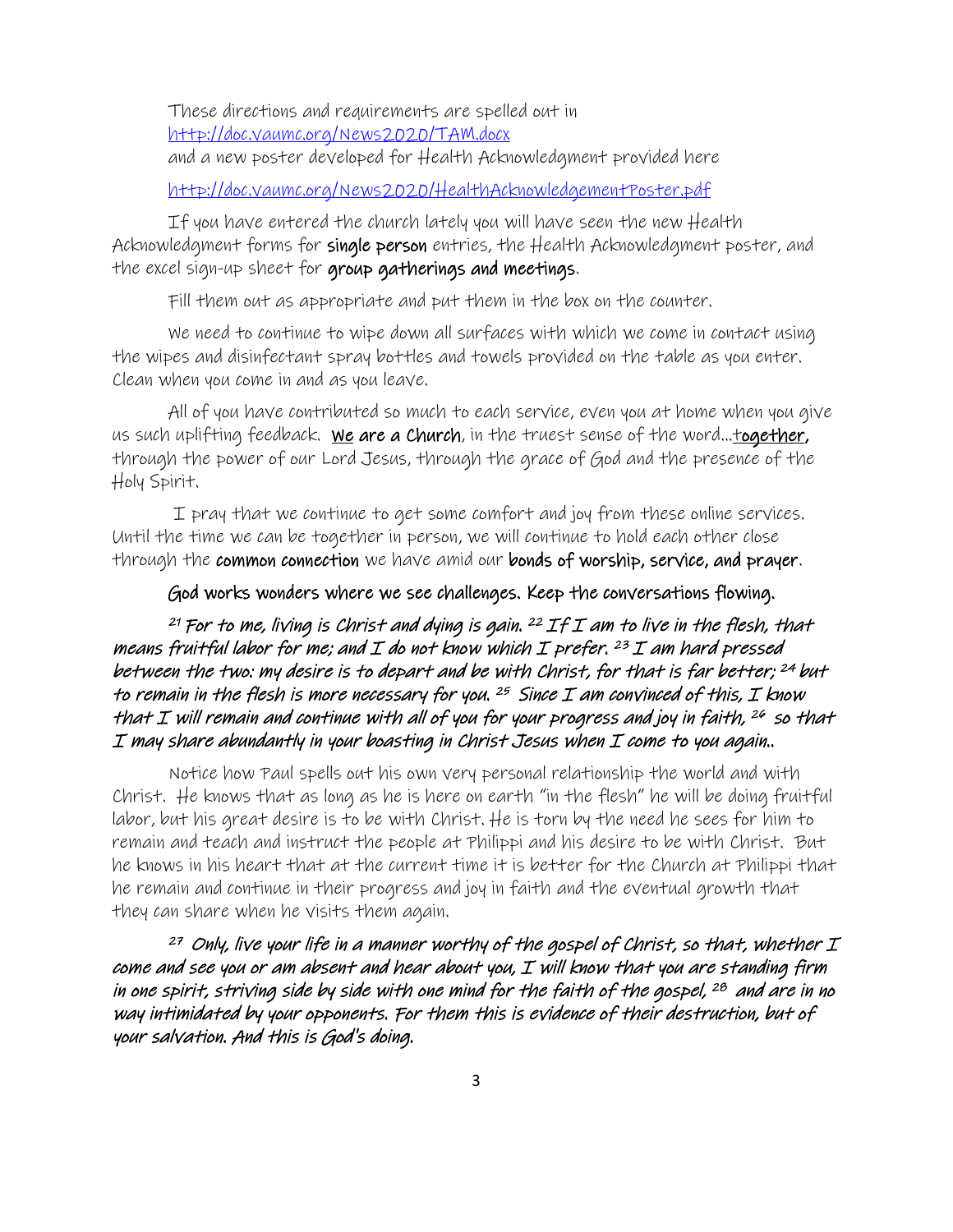Paul instructs the people at Philippi to continue their living in a manner worthy of the gospel so that whether he comes in person or hears about them he will know they are standing firm in one spirit striving together for the faith, not being intimidated. Bold and confident in the Gospel, they will withstand persecution and trials. They can be assured of their salvation as God has already done it in Christ!

In the most difficult and dangerous times we can count on Jesus. The Church at Philippi, it would seem, was in troubled times just as we are in our nation and communities with fear of COVID-19 and riots and social upheaval.

#### <sup>29</sup> For he has graciously granted you the privilege not only of believing in Christ, but of suffering for him as well— <sup>30</sup> since you are having the same struggle that you saw  ${\mathcal{I}}$ had and now hear that I still have.

Paul doesn't promise them an easy time, but he assures them that they are blessed with believing in Christ and suffering for Him as well as Paul is.

Who is the one YOU count on for strength and reassurance in times of turmoil and fear? Jesus is here with us always...to the end of the age!

How dangerous and perilous are our times? In the country? In the county? From COVID-19, from the social unrest? Even in times such as these we can count on Jesus to be a calming and PRESENT presence in our lives and in the WORLD around us.

The Cryer Center Mobile Food Pantry will be at Clarksbury on Saturday, September 5. Our church has the lead again. The Food Pantry and the Soup Ministry have modified the way these ministries are conducted to be in compliance with the CDC and Virginia COVID-19 requirements. Warren and Kathy Wright will supply additional directions to the participants. For the rest of you…we always need prayers; so even if you can't be here to work the Food Pantry, pray for us and the people we serve.

Help me keep the Prayer Warrior/Partners e-mails updated as information and changes become available. Let us continue in faith and hope to be children of God infused with the Holy Spirit throughout all the travails and trials of life in this world.

 Let us resolve to not let COVID-19 define who we are…let us be defined by the words, the example and the glory of our Lord and Savior Jesus the Christ! I take great joy in how each of you, as a congregation, has reacted to this ever changing situation. The very uncertainty of when anything will happen based on the data acquired by the Virginia Department of Health and the CDC is the moving target of COVID-19 status and response.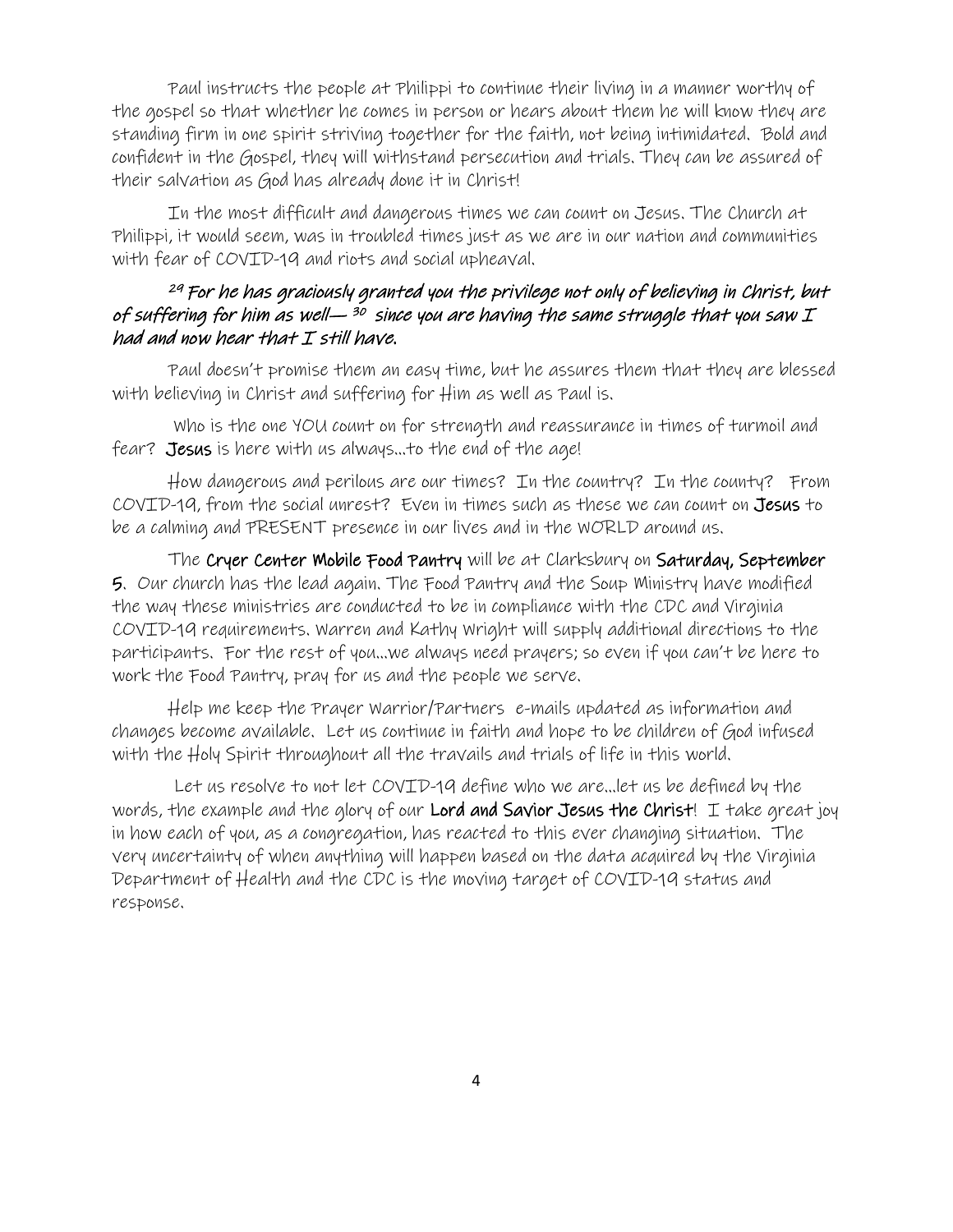Please continue and, if possible, redouble your efforts to keep in contact with people by calling and caring for members of our congregation more closely than you might have otherwise done in NORMAL circumstances. Continue with those cards, letters, and calls which are so important in maintaining our connection as a family and as children of God. Thank you for your offers to make pick-ups of food or other supplies for people who are "stay at home". Call, text or email Warren or me and we will get anyone with that need connected with people who have offered this service.

May his GRACE, MERCY and LOVE be with you every day, and may every day your awareness of HIS presence through HIS unbreakable gifts to YOU grow.

> Peace & Grace, Pastor Ken



| <b>Annual Budget for 2020 Operating Funds:</b>              | \$118,339.00 |
|-------------------------------------------------------------|--------------|
| <b>Total Received for Operating Funds as of August23:</b>   | 73,087.67    |
| <b>Total Income Needed to Meet Budget by end of August:</b> | 78,892.67    |

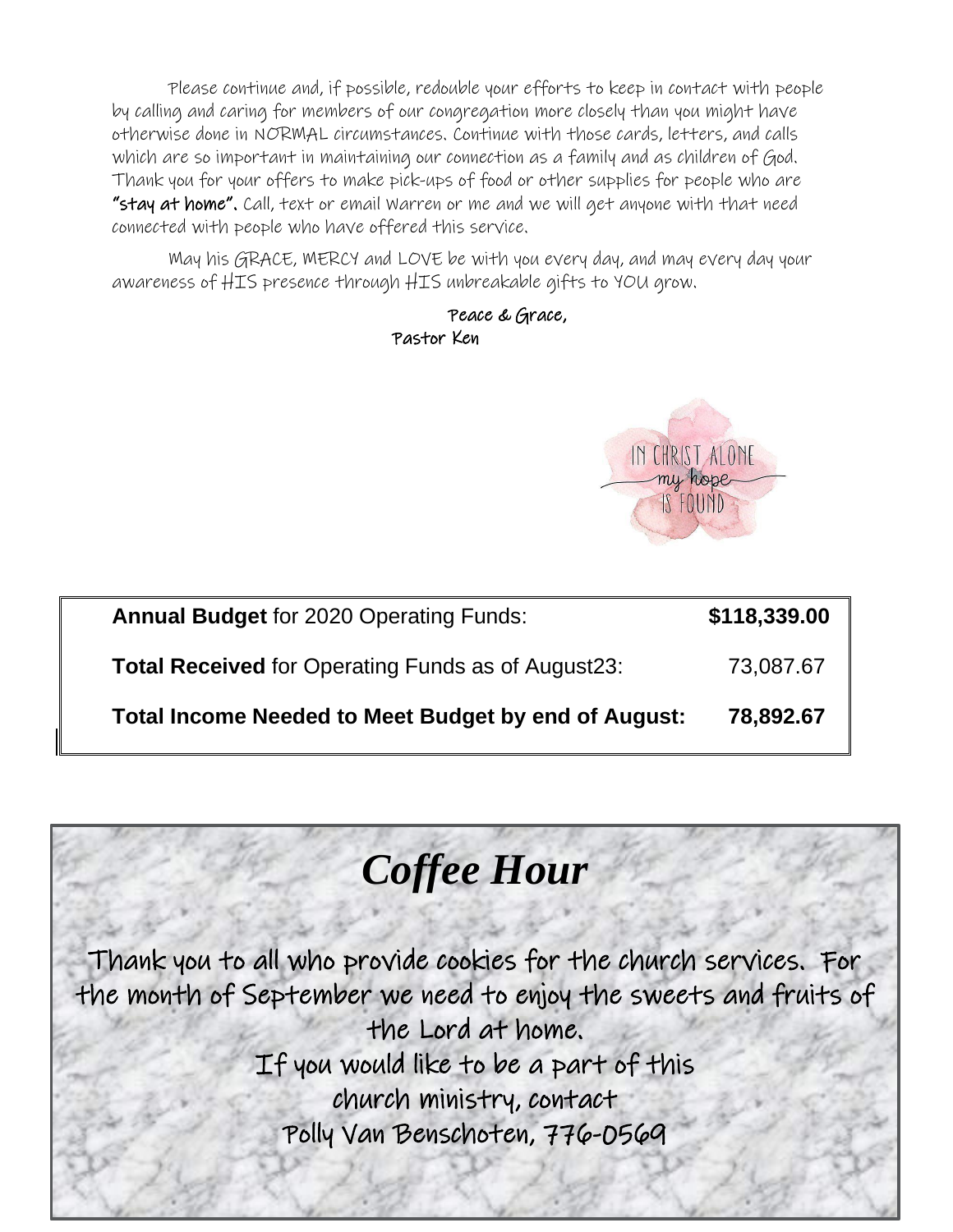# A Message from Your Lay Leader Thoughts about Labor Day Warren Wright



I think Labor Day is a kind of strange holiday. While we call it "Labor Day," we try to do as little labor as possible and most working people have the day off. I don't recall anyone wishing me a "Happy Labor Day" or sending me a Labor Day card. We don't give corsages, decorate the house, or give Labor Day gifts. Even the florists and greeting card manufacturers haven't found a way to capitalize on it. Of course, it's a boon to resorts and tourist centers and a bad weekend for the Church because everyone wants to travel. Like most things, Labor Day is different things to different people. To the factory or office worker, it may be a day off. But, for mothers who have both Dad and the kids to deal with, it's a tough day. For policemen, who must deal with extra heavy traffic and alcohol abuse, it's a tough day. To farmers and ranchers, it's just another day to feed the cattle and work in the field doing things that allow no holiday.

For Christians it is an opportunity to talk about work and its rewards. Work is a very important part of God's revelation and will for people. God has always honored and provided work. God is a worker Himself and appreciates rest as he tells us in Genesis. 2:2. He created us in His image and gave us work to do. "For we are God's workmanship, created in Christ Jesus to do good works, which God prepared in advance for us to do." Even from the beginning, God gave men work to do, Genesis. 2:15.When Jesus came to earth, God honored work: He announced His birth to working shepherds. Jesus Himself learned a trade and worked with His hands. Jesus chose working men as s His apostles and called them from their labors to His side. Jesus preached His message to the working class and common people.

So you see we do carry our Christian principles into the work world, our work becomes a Christian ministry. This gives work new meaning and dignity.

We can't, on the other hand, claim to be Christians if our Christianity is only a one day a week affair. God does care what you do Monday through Friday whether you are an employee or employer. There is great encouragement in knowing this.

### 2 Thessalonians 3: 10- "For even when we were with you, we gave you this command: Anyone unwilling to work should not **eat".**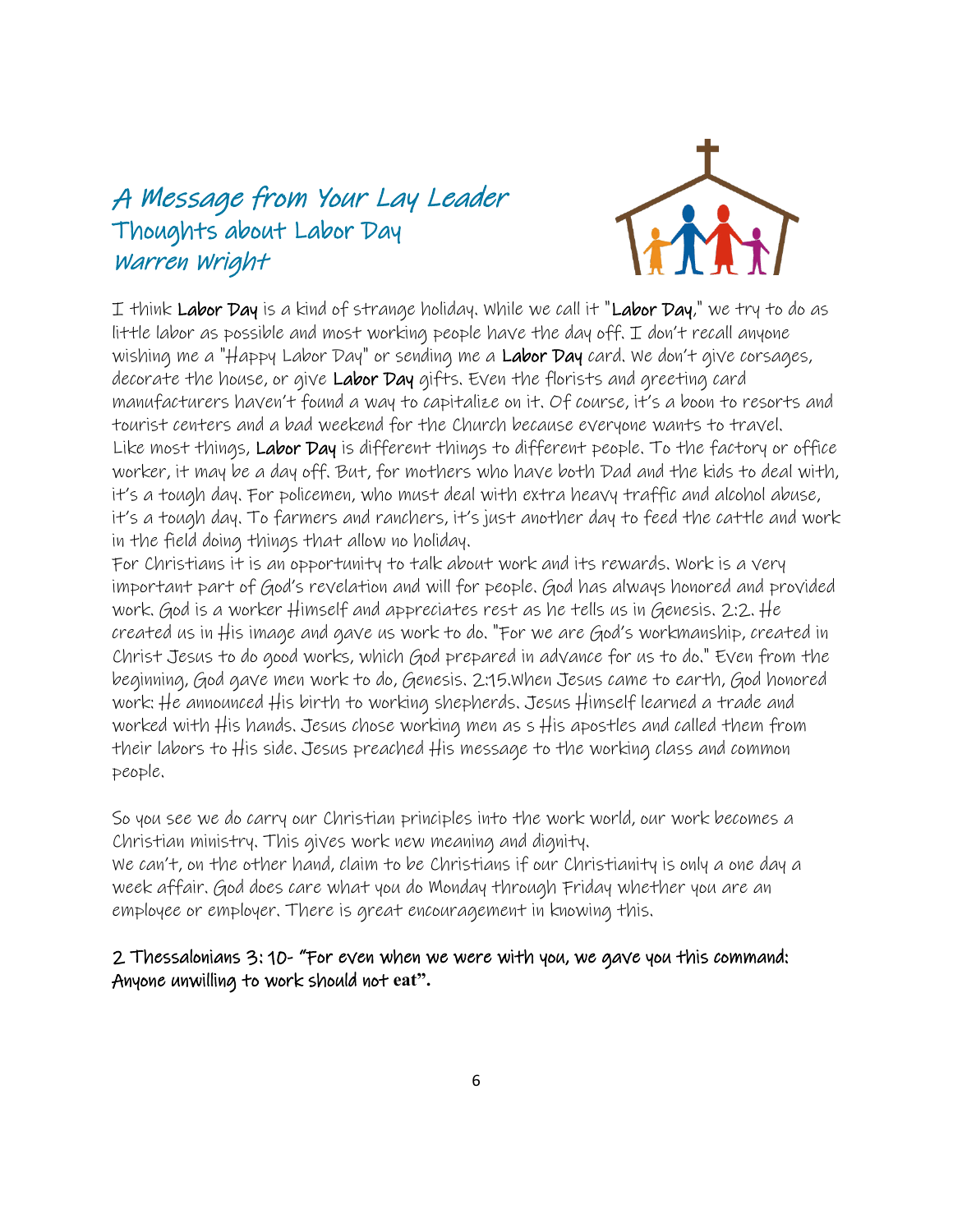# United Methodist Men News Warren Wright-UMM President



The UMM will meet on Monday September 28th at 7 PM.

Remember that there are no membership or dues requirements to be a part of the United Methodist Men of Clarksbury, just a willingness to serve Jesus Christ within your church and community.

Mission-To Help Men Grow In Christ, So Others May Know Christ.





After a summer break, requested by recipients, the soup ministry will begin back on the THIRD MONDAY of September (Sept. 21). The recipients will not receive soup the first Monday, as in the past, because we deliver to them the groceries from the Cryer Center Mobile Food Pantry the first Saturday of each month. This change has been made for the health and safety of our recipients as well as for the person who makes the delivery. If you know of someone who might benefit from the ministry, please contact me, Kathy Wright, kdwright@va.metrocast.net , or my cell, 757-373-9166, or one of the committee members listed above. God Bless.

Warming Tree and Coat Rack Ministry Kathy Wright; Lucy Blevins, Val Bradley, and Diane Faulkner



The warming tree and coat rack ministry will start at the beginning of the Advent season and go through the beginning of March. So, start making, or collecting, those warming items for our warming tree. The coats are to be NEW or SLIGHTLY USED WINTER COATS ONLY. If you have any questions, please contact Kathy Wright, chairperson, <u>kdwright@va.metrocast.net</u>, or my cell, 757-373-9166. God Bless.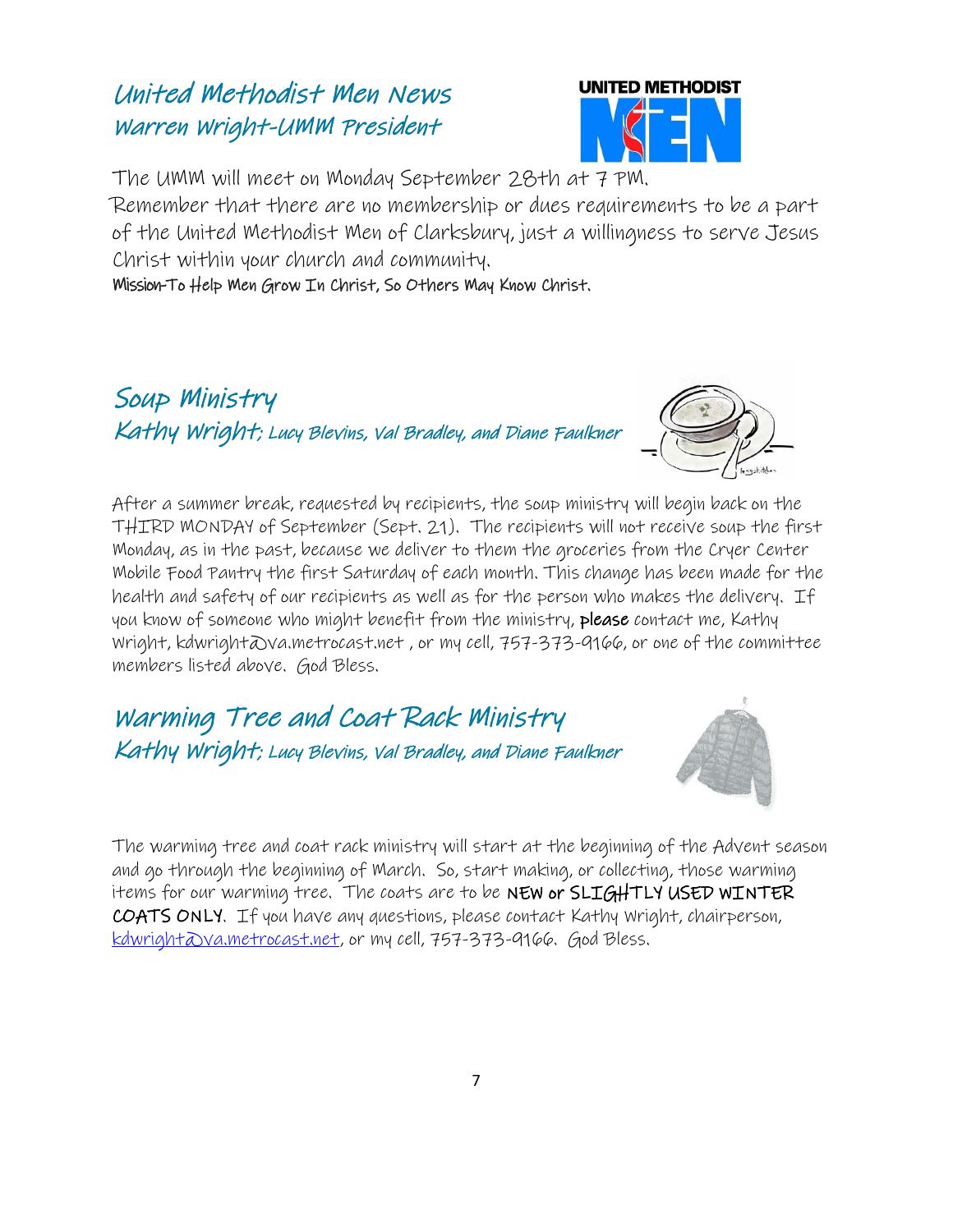# Worship Committee David Dobson

As the days of COVID closure  $\blacksquare$ personally feel a longing for **seeing things return** 



to normal. If watching or reading the news is any indication it may be better just to stay inside for another six months. Of course thinking ahead to the time we can gather together in His name is always a boost. What can we do in the meantime as we worship by ourselves or with our immediate family? It is best we consult the manual- Basic Instructions Before Leaving Earth…

"God is our refuge and strength, always ready to help in times of trouble. So we will not fear when earthquakes come and the mountains crumble into the sea." Psalm 46:1

"Give all your worries and cares to God, for he cares about you." 1 Peter 5:7

"The Lord will keep you from all evil; he will keep your life. The Lord will keep your going out and your coming in from this time forth and forevermore." Psalm 121:7-8

"So don't worry about these things, saying, 'What will we eat? What will we drink? What will we wear?' These things dominate the thoughts of unbelievers, but your heavenly Father already knows all your needs. Seek the Kingdom of God above all else, and live righteously, and he will give you everything you need. So don't worry about tomorrow, for tomorrow will bring its own worries. Today's trouble is enough for today." – Matthew 6:31:34

"Don't be afraid, for I am with you. Don't be discouraged, for I am your God. I will strengthen you and help you. I will hold you up with my victorious right hand." Isaiah 41:10

"Give your burdens to the Lord, and he will take care of you. He will not permit the godly to slip and fall." Psalm 55:22

A genuine friendship is a heavenly present. It blesses our hearts because God's love is in it.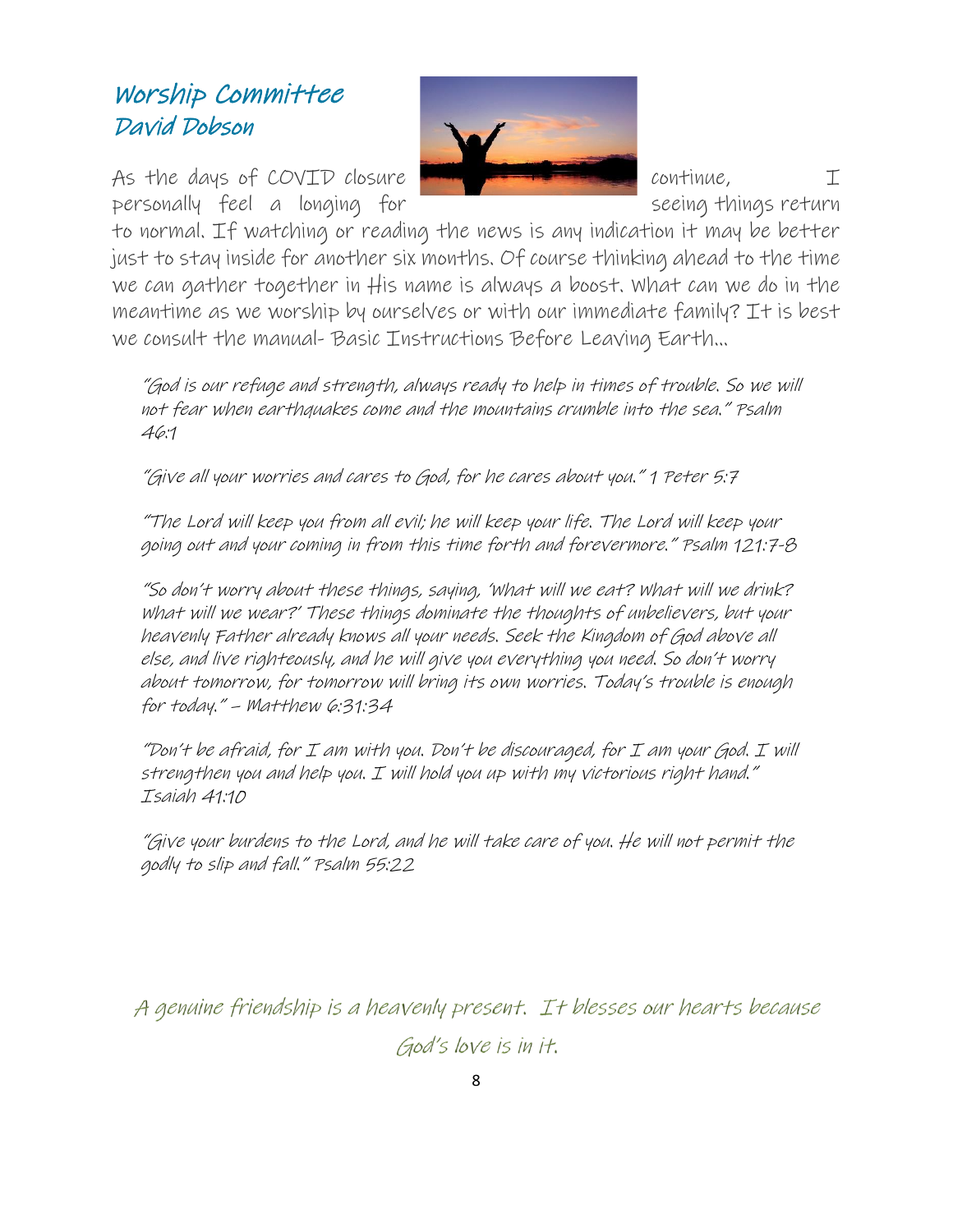## NURTURE & Outreach Jerry Dant

It has been a very bleak time for All of us

during the pandemic, especially some who live alone. Let's send cards to Roegean Speight, Reggie Jackson, Myrtle Clark, Jane Crittenden, and Pastor Jim Salmon. Their addresses are in the N/L on the home bound list. A phone call would be nice and maybe dropping a "goodie bag" at their door would be appreciated as well and it will make you feel great as well.

Let's not FORGET those in the community, who might need a helping hand. There are those, who have no one to help them with various needs and maybe would could bring some sun shine in their life by offering to lend a helping hand. Thing about it?

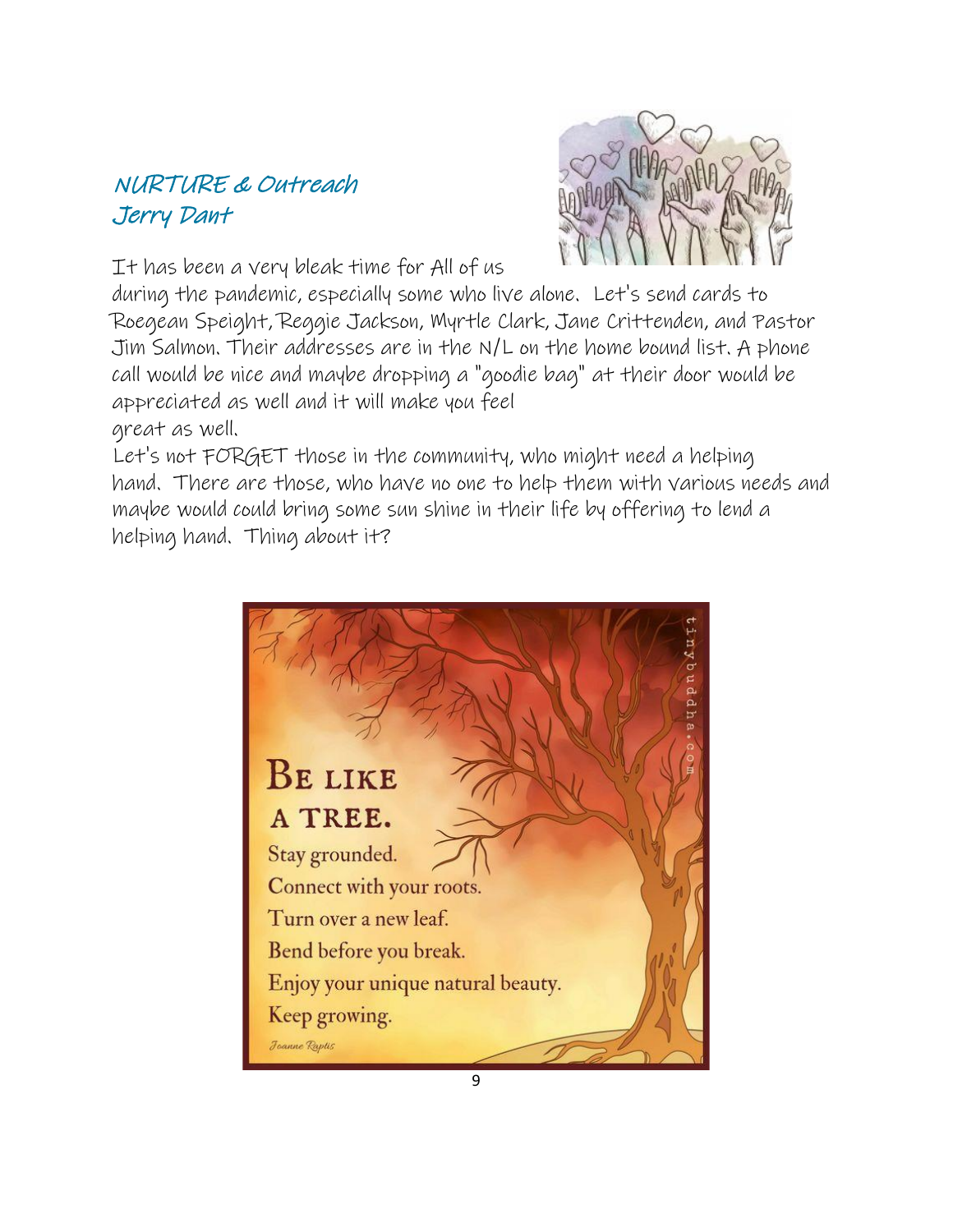## Mail a letter or card of happiness to our home bound members!

If your last name starts with the letter listed below, please send a card or note to the shut-ins listed.

Why not make a home bound member smile by sending them a card often as well as on their birthday.

If we all participate, our home bound members will get a card frequently from church members, and will have more great memories of Clarksbury.



# **Serving our Country**

| <b>Floyd Andrew Forrest</b> |  |
|-----------------------------|--|
| 3980-3 Buckeye Lane         |  |
| Ft. Wainwright, AK 99703    |  |
| <b>United States</b>        |  |
|                             |  |

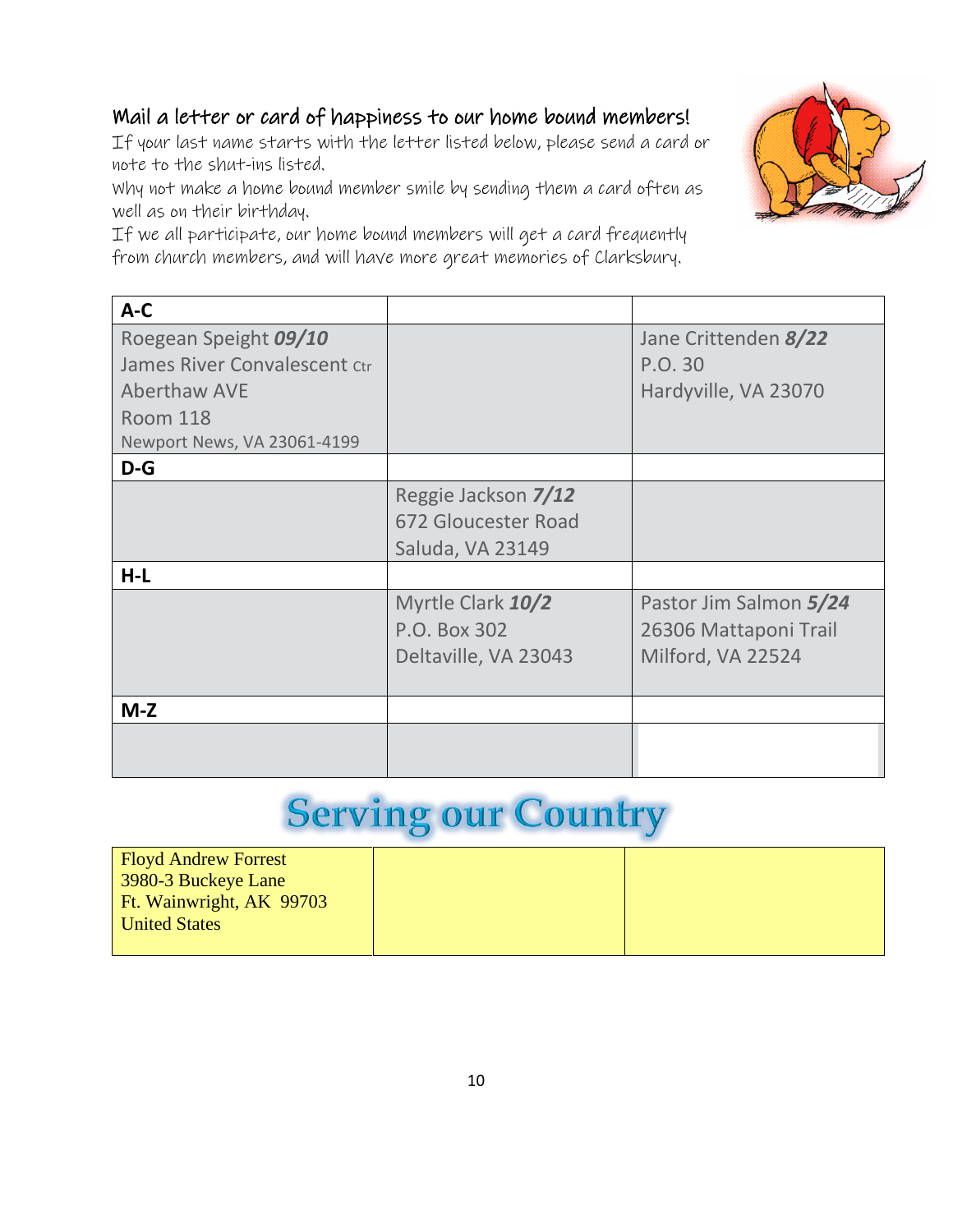# SEPTEMBER How to End Summer on a Positive Note Holly Lebowitz Rossi

When he was a toddler, my son loved "Daniel Tiger's Neighborhood," an

animated television show based on characters originally created by Mister Rogers. Each episode features a one- or two-line jingle meant to reinforce the social or emotional lesson it has to teach.

Our favorite—and the one I still use years later as a parent—goes like this: "It's almost time to stop, so choose one more thing to do. That was fun, but now it's done!"

I am finding myself humming that simple tune as the summer winds down. As summer ends, I'm contemplating how to let the sun set on the season from a place of authentic positivity rather than letting dread about getting "back to reality" steal the show and sabotage my bliss.

Daniel Tiger's lesson is helping. Kids aren't the only ones who have a hard time stopping a fun activity, and I am definitely on board with being bummed to say goodbye to local summer produce, the height of my garden's color and productivity, the promise of vacation and late sunny evenings that were made to enjoy outdoors.

All of that is valid, and it's also important to acknowledge as part of walking an authentically positive path. But having articulated my anticipatory wistfulness,  $\mathcal I$  can now turn my attention to wrapping up summer on as upbeat a note as possible.

There are two ways I am doing this. One is by taking the time to focus on the positive things to look forward to in the seasons ahead  $(T$  promise, there are cases to be made that <u>[both fall](https://www.guideposts.org/node/73062)</u> and <u>[winter](https://www.guideposts.org/node/74545)</u> are the most positive seasons of the year). I'm also grateful for the <u>[back-to-school mindset](https://www.guideposts.org/node/68312)</u> that stays with me no matter how old I get, that feeling that some new opportunity to learn and grow is just around the corner.

The second way to end summer on a positive note is to follow my animated friend's advice and choose "one more thing to do." It might be an hour with a book in my backyard hammock, glass of lemonade in hand. It might be a walk in the woods while the leaves are still lush and thick. It might be making an impromptu plan for a barbeque with friends. Whatever I settle on, intentionally focusing on it as a celebration of the season I've just enjoyed is an invitation to bid it farewell with a smile on my face. That was fun, but now it's done. Until next summer, of course.

## A Prayer of Petition

"As Summer into Autumn slips," O give me grace today To rise and turn as Summer's leaves Draw life and strength from heavenly rays. (first line from Emily Dickinson)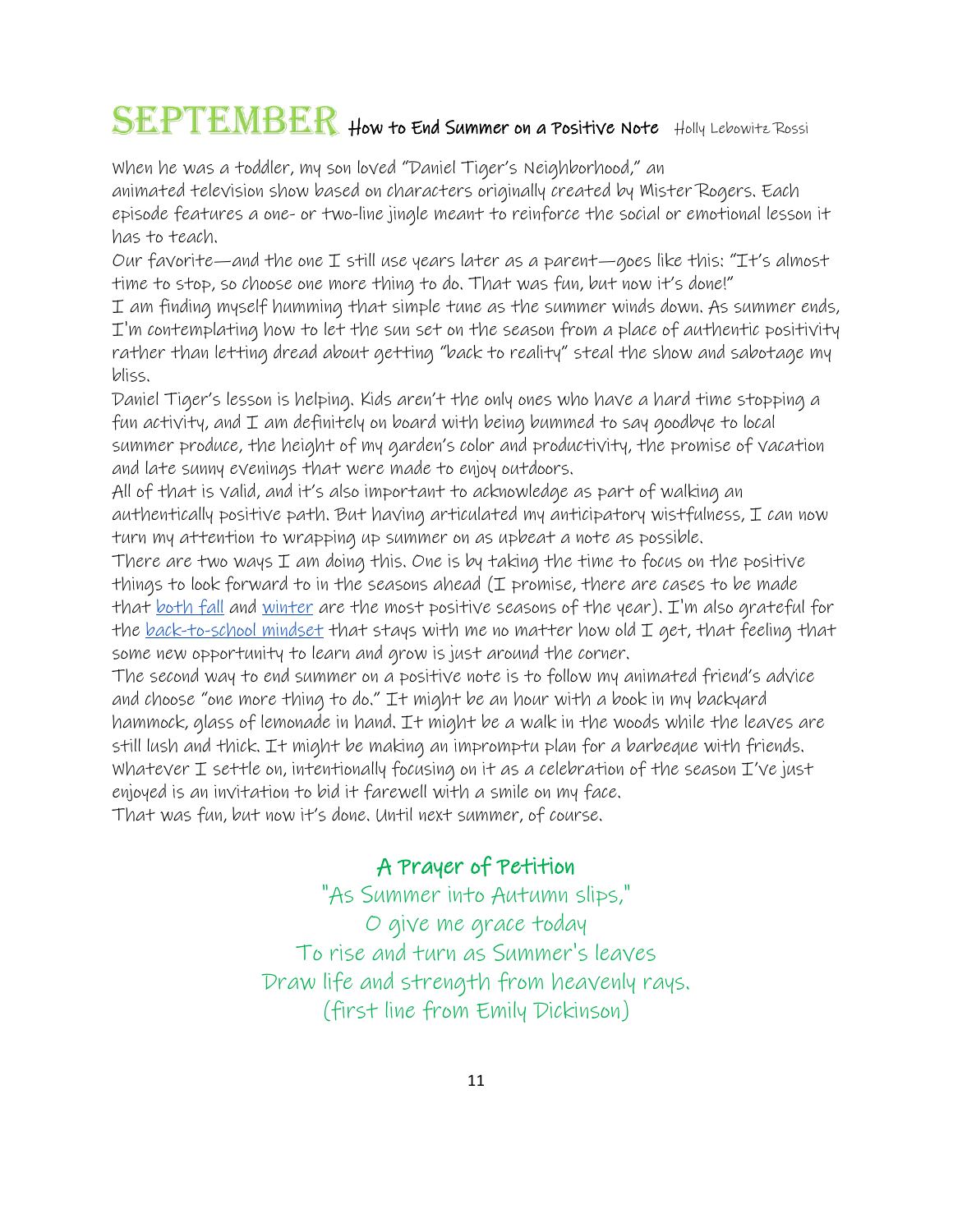## A Prayer for Teachers and Educators during the COVID Crisis

Meg Bucher, author & writer, *iBelieve.com*

Father,

This is the day You have made, we will rejoice and be glad in it. It doesn't look like we thought it would look, nor will tomorrow and the days to come likely be executed in the way we expected and prepared for. Help us to see the good in each day. Help us to find reasons to rejoice and ways to be glad. Litter our lives with moments of laughter and lightheartedness, even in these extremely dark and trying times. Birthdays are still be celebrated each day. The sun keeps coming up, and You remain the same. We are created in Your image, God, to do good and great things to bring glory to Your name. Each one of us, both teacher and student, were created with specific purpose. Help teachers to have confidence in their craft. They were meant to teach, educate, coach, counsel and lead. They are needed, appreciated, and loved. Their work and their efforts are never in vain. When it is hard to see the good, grab our attention, Father. When we are sad and miss school, our normal routine, and our teammates and coaches, encourage our spirits. Sustain us through our very real fear of what is and will happen in our world, God. Remind us we are not alone, even when we feel isolated.

### Pray for Continued Provision and Resources

Thank You, Father, for technology allowing many students to continue their educations online. For virtual classrooms and technological resources. Thank You for every teacher and educator adjusting to their new normal. Comfort them as they miss interacting with their students in person. Equip them with energy and inspiration to come alongside their students in this challenging time of crisis. Protect their health, Father, both physically and mentally. Encourage them to use their gifts and talents to find new ways to reach students.

For the boards of education, principals and staff of our schools, we pray blessing over their lives and their livelihood. May the leaders of our schools be blessed with wisdom and energized to inspire their staff in this difficult time. May the needs of students be seen, and God we pray Your provision to meet those needs. Bless our school secretaries, to find a place to serve and work in this new and unique situation. We pray for the channels of communication to remain open amongst the staff of our school systems. Keep them connected, socially, and working together for the greater good of each student. Empower coaches and student athletes to communicate about their training virtually, and to stay inspired and reminded that impossible situations can be the fuel for big dreams to be realized.